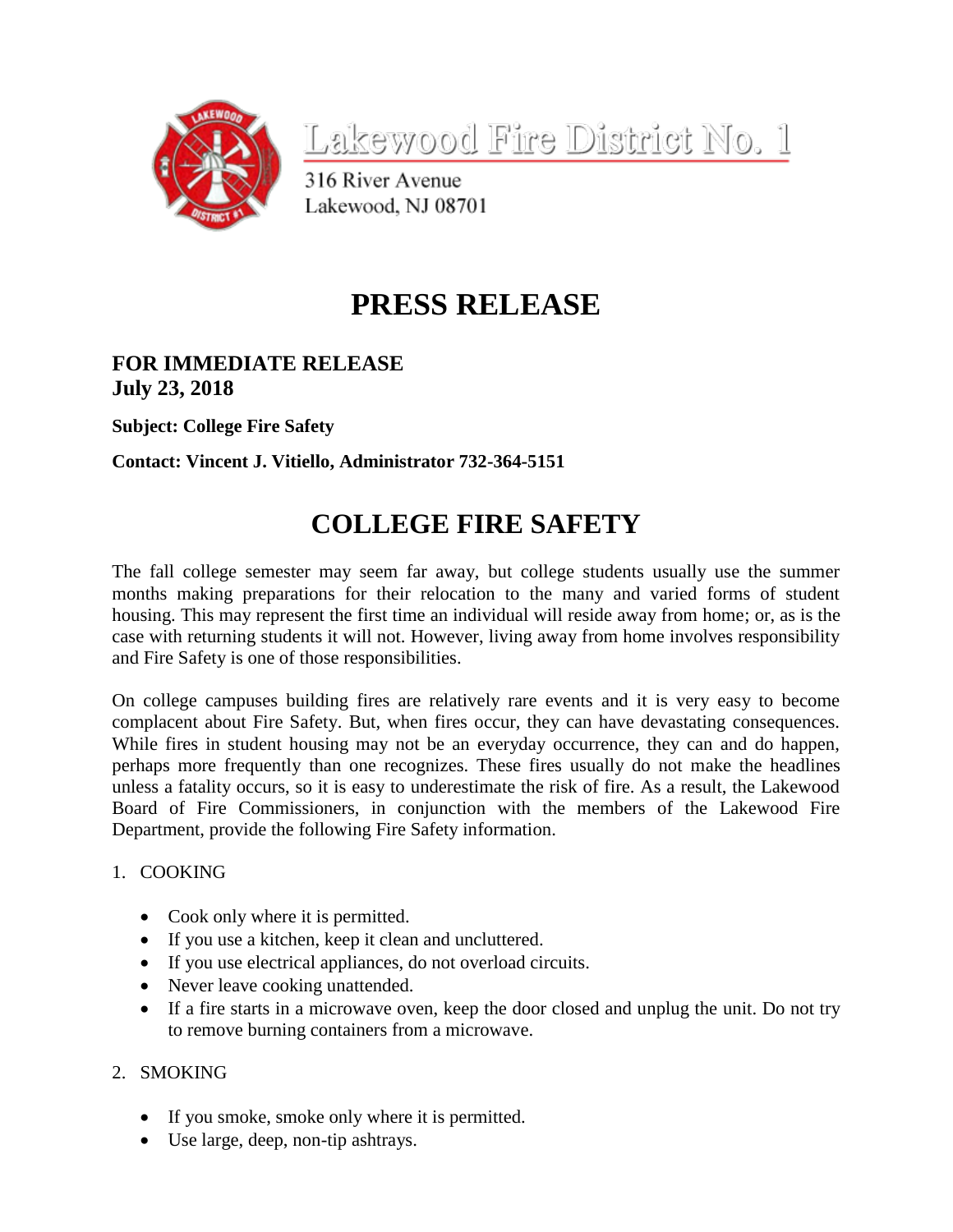- Do not smoke in bed.
- Do not smoke when you have been drinking or when drowsy.
- After a party, check furniture and cushions for smoldering cigarettes.
- Soak cigarettes before you empty ashtrays.
- 3. CANDLES Fire Officials are very concerned with increases in fires and fire deaths caused by the careless use of candles.
	- Burn candles only if your school permits their use.
	- Do not leave burning candles unattended.
	- Keep papers, curtains, and anything that can burn away from lit candles.
	- Use sturdy candleholders and do not let candles burn down all the way.
	- Do not let candles drip onto anything that can burn.

### 4. BE PREPARED FOR A FIRE

- Your building has an evacuation plan. Learn it and participate in all fire drills as if they were the real thing. False alarms are no joke and must be reported.
- Learn the location of all building exits. You may have to find your way out in the dark. Count the number of corridor doors to the exits to the left and right of your room to assist you in locating the stairwells.
- Smoke alarms cut your chances of dying in a fire nearly in half. Do not defeat them or remove their batteries.
- Fire sprinkler systems can save lives and property. They protect their immediate area by extinguishing or containing flame. Do not hang anything from sprinkler pipes or nozzles.
- Portable fire extinguishers can put out small, contained fires. Do not play with them.
- If you hear a fire alarm, leave immediately. Close doors behind you as you go. Take your room keys; if you cannot escape, you may have to return to your room.

## 5. ESCAPE TIPS

- If you have to escape through smoke, crawl, keeping your head 1 to 2 feet above the floor, where the air will be cleanest.
- Test doorknobs and spaces around the door with the back of your hand. If the door is warm, try another escape route. If it is cool, open it slowly. Slam it shut if smoke pours through and use an alternative exit.
- Use the stairs; never use an elevator during a fire.
- If you are trapped, call the fire department and tell them exactly where you are; the correct floor level and specific room number are extremely important. Seal your door with rags and signal from your window. Open windows slightly from the top and bottom, but close them if smoke rushes in from any direction.
- No building is completely safe. Even if your building is concrete, you could be overcome by toxic fumes from a small fire.

Each year many people are seriously burned when their clothes catch on fire. "STOP, DROP and ROLL" is a highly recommended tactic to use if your clothes catch fire. When a person's clothes catch fire, they may instinctively attempt to run for help. Running may actually "fan" the clothes that are on fire and cause them to burn at a higher rate. Therefore, the act of running can actually